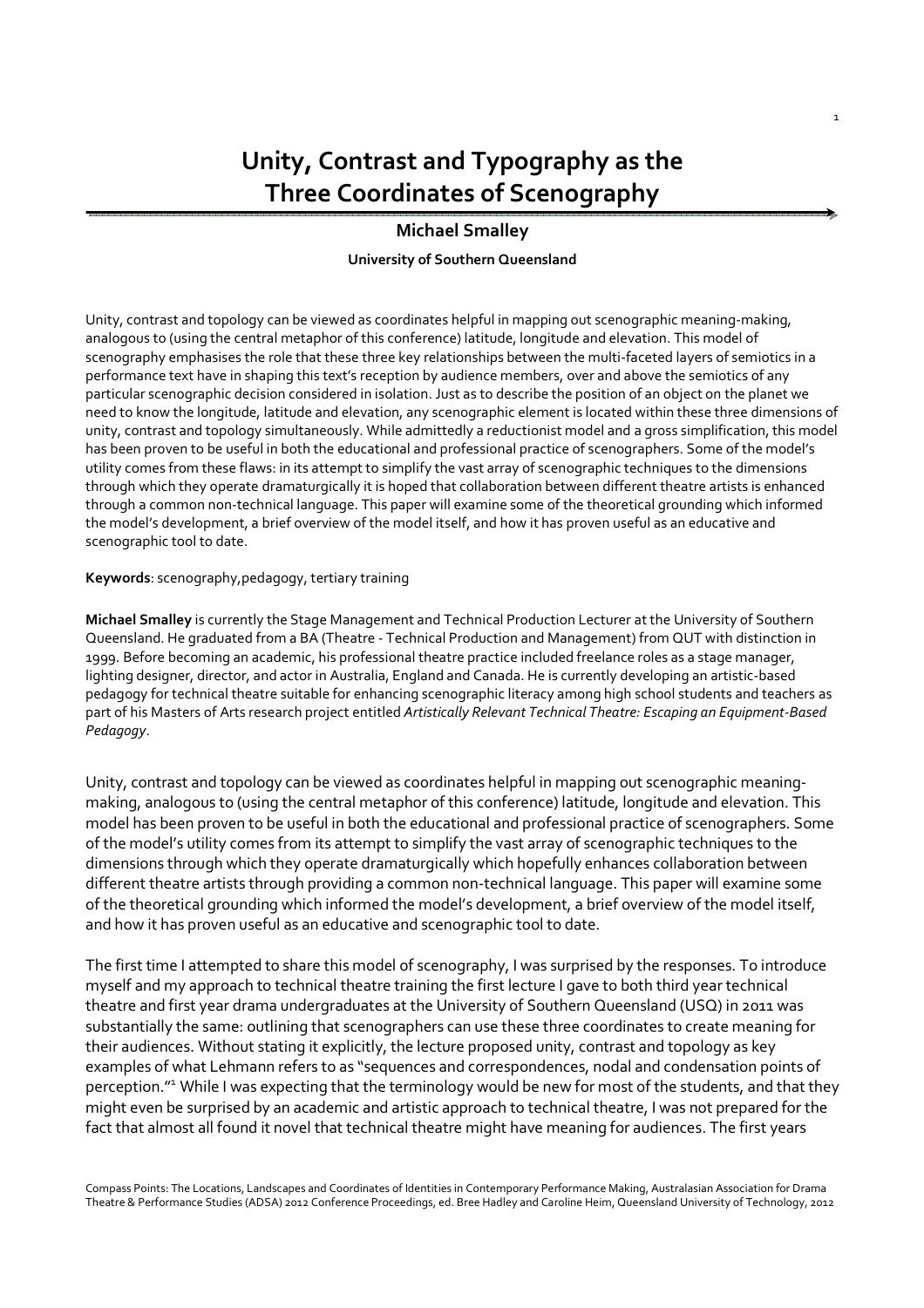seemed to think that acting was everything, and that any technical elements simply functioned as realisations of the text, lending a production some professional polish. Thankfully, the third years had already worked out that there were reasons why their instincts as technical theatre artists led them to make the choices they did, but the concept of scenography and the idea that their practice might involve the deliberate "orchestration and manipulation of the performance environment"<sup>2</sup> so as to have an impact on spectators had eluded them.

It seemed that my approach using unity, contrast, and topology as key coordinates for scenographic reception could be useful to all of these students in providing a common language and framework, helping them to understand scenography and promoting more effective collaboration. This approach was developed in response to existing literature on scenography, as well as reflections on my own drama and theatre education, and my professional theatrical experience which has largely been as a stage manager and a director. Ultimately the goal of the approach is to propose an introductory scenographic model that enhances the ability of all theatre-makers to collaborate effectively and to answer some of the challenges to effective collaboration posed by the increased specialisation of the contemporary theatre industry.

The technological advances that have led to the creation and subsequent fragmentation of technical theatre specialists is comprehensively described by Baugh, who comments that

as the desire to utilize every conceivable aspect of the scenographic landscape has grown, and the concomitant technologies and workshop skills became more complex and sophisticated, the twentieth century saw an enlargement and a gradual fragmentation of the scenographic team.<sup>3</sup>

This fragmentation has had a major impact on technical theatre pedagogy, leading to what I call an equipment-based pedagogy.

Equipment-based pedagogy holds the equipment, skills and techniques peculiar to the specialisation as fundamental to the teaching and learning, sometimes to the exclusion of all other material. In short, it concentrates on the technical aspects of technical theatre training. While my experience as an undergraduate is over ten years old it serves to illustrate the point. I was enrolled in a Bachelor of Arts (Theatre – Technical Production and Management) and, as the title of the degree suggests, the theatre major was split into strands or specialisations. This meant that most of my classes were spent with the other 'techies' and those few classes spent with the students from the theatre studies or acting specialisations were derided by the technical theatre lecturers as 'theory'. The aesthetic potential of technical theatre was never explicitly taught apart from some references to 'supporting the acting.' This is resonant with the responses of my current students.

A cursory review of the websites of Australian universities offering vocational theatre programs suggests that this conservatory model is still the predominant paradigm for technical theatre training. It was certainly the philosophy of the curriculum I inherited in my current position as the stage management and technical production lecturer at USQ. This approach to scenographic training also seems prevalent overseas. Aronson points out that in America both the theatre education and the economic model of producing theatre results in scholars and practitioners in the fields of drama education, acting, technical theatre, and directing, learning and practising largely in isolation of each other.<sup>4</sup> It is important to note that while this distinction between vocational and analytical approaches to theatre education is apparent in their respective privileging of practice and theory, it is not absolute. Since at least Brown's argument for a balanced approach between the two,<sup>5</sup> academics have sought to blend the two approaches. This is most common in Europe where a stronger tradition of scenography exists, and increasingly in North America. Perhaps significantly, in North America a Bachelors degree usually takes four years. Here, in Australia, vocational technical theatre programs have come to scenography only very recently, if at all, and an equipment-based pedagogy still seems to predominate.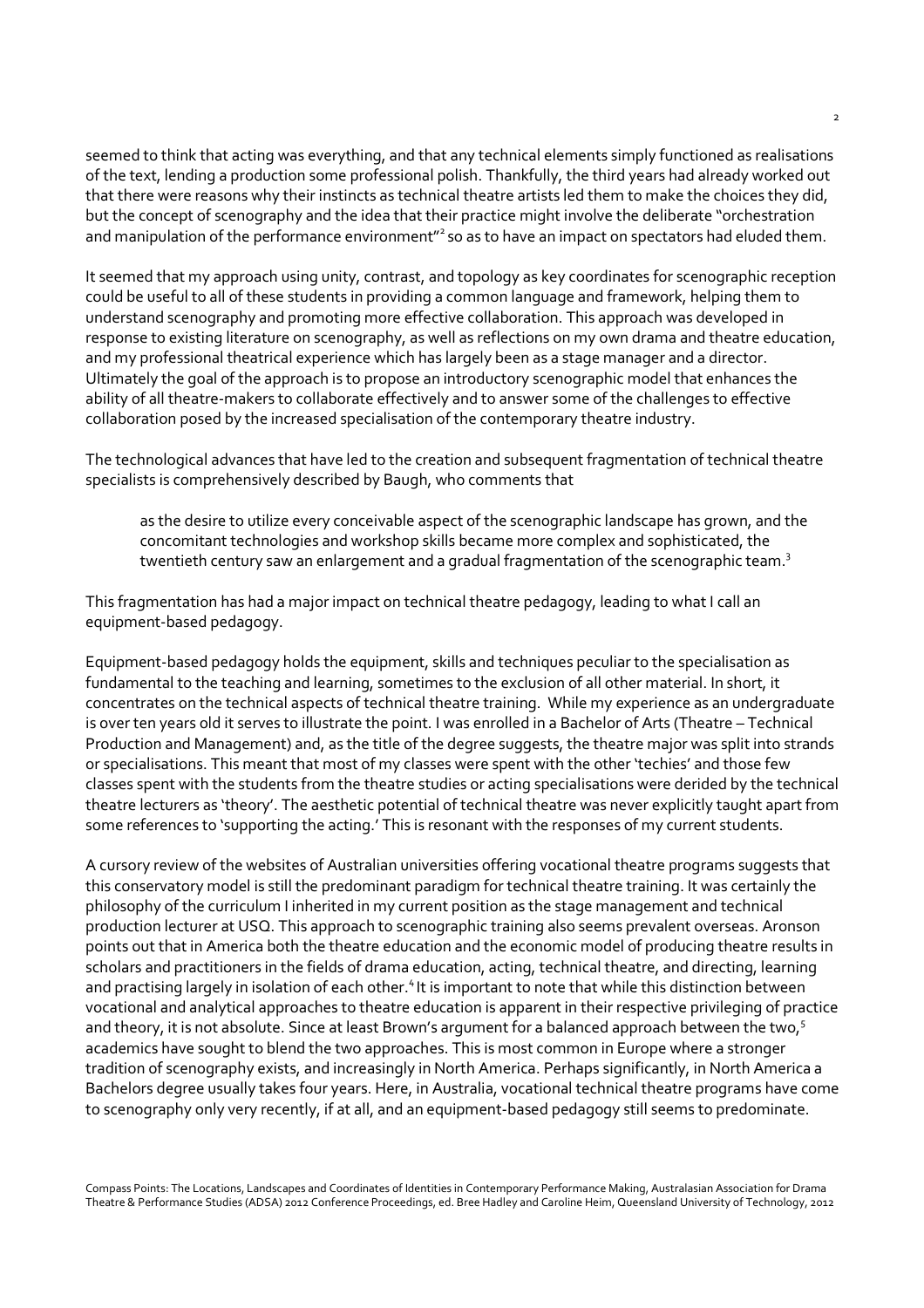If theatre works best as a collaborative art form, I argue that a more beneficial approach would be an artisticbased model of scenographic practice. Payne seems to agree when he describes his increasingly artistic-based pedagogy of scenography (writing at a time when the term was still largely associated solely with set design) by stating 'the mechanical skills of design still must be taught, but the emphases in the classroom now rest more in showing how these serve the highest aims of the theatre and drama."<sup>6</sup> A model that concentrates on the theatrical aspect of technical theatre and is concerned with its dramatic functions, first and foremost, which can then inform the equipment or processes involved not only has pedagogical benefits, but could aid practicing theatre artists in collaborating more effectively and help develop theatre technicians into scenographers.

Others share this view that concentrating on the theatrical element rather than the technical element is a key distinction between theatre technicians or designers and scenographers. Aronson says design "refers to a very specific and limited aspect of the spatiovisual experience of performance."<sup>7</sup> Svoboda claims, "[s]cenography must draw its inspiration from the play, its author, all of theatre. The scenographer must be in command of the theatre, its master. The average designer is simply not that concerned with theatre."<sup>8</sup> An introductory model of scenography that can be understood by all theatre artists and emphasises its aesthetic and dramaturgical functions may enhance their ability to collaborate effectively making it potentially useful to practicing theatre artists and not solely a pedagogical tool.

## The coordinates model of scenography

This search for such a model has resulted in me developing one of my own. It was partially conceived as a stepping stone, both for me and my students, to what I consider are much more academically rigorous, precise, and well-developed approaches to theatre analysis. Particularly influential here have been Gay McAuley's work on how space itself makes meaning in the theatre;<sup>9</sup> theatre semiotics, particularly work by Keir Elam<sup>10</sup> and Patrice Pavis;<sup>11</sup> and Lehmann's Postdramatic Theatre.<sup>12</sup> My model seeks to address some of the criticisms of semiotics (that Elam and Pavis themselves identify, and to some extent address), be equally applicable to dramatic and postdramatic theatre, encapsulate some of the meaning-making potential of space, and synthesise scenography with some of the aesthetic theories I have found most influential. These include the work of John Dewey,<sup>13</sup> Susanne Langer,<sup>14</sup> and Alan Goldman.<sup>15</sup> Above all this, it must provide a useful conception of scenography that is easily explainable to practitioners, and emerging theatre artists, rather than one aimed at academics in performance studies departments, who, it is hoped, will be familiar with the work of these and other writers whose detail, precision, and academic rigour make them more appropriate in that context.

This model, then, casts scenography as relational semiotics. It is the relationships of the sign systems that lead to what Pavis calls "integrated semiology,"<sup>16</sup> provide Lehmann's "condensation points,"<sup>17</sup> are the source of Goldman's complete engagement<sup>18</sup> and Langer's "pattern of sentience."<sup>19</sup> A final influence, in terms of the overall shape of this model, both in terms of content and form, is Peter Brook's The Empty Space.<sup>20</sup>The three key relationships of unity, contrast and topology I propose were developed from a reflection of my practice and reading about the work of influential scenographers. This model of scenography emphasises the role that these three key relationships between the multi-faceted layers of semiotics in a performance text have in shaping this text's reception by audience members, over and above the semiotics of any particular scenographic decision considered in isolation. Just as to describe the position of an object on the planet we need to know the longitude, latitude and elevation, any scenographic element is located within these three dimensions of unity, contrast and topology simultaneously. While admittedly a reductionist model and a gross simplification, this model has been proven to be useful in both the education and professional practice of scenographers. Indeed, some of the model's utility comes from these flaws: in its attempt to simplify the vast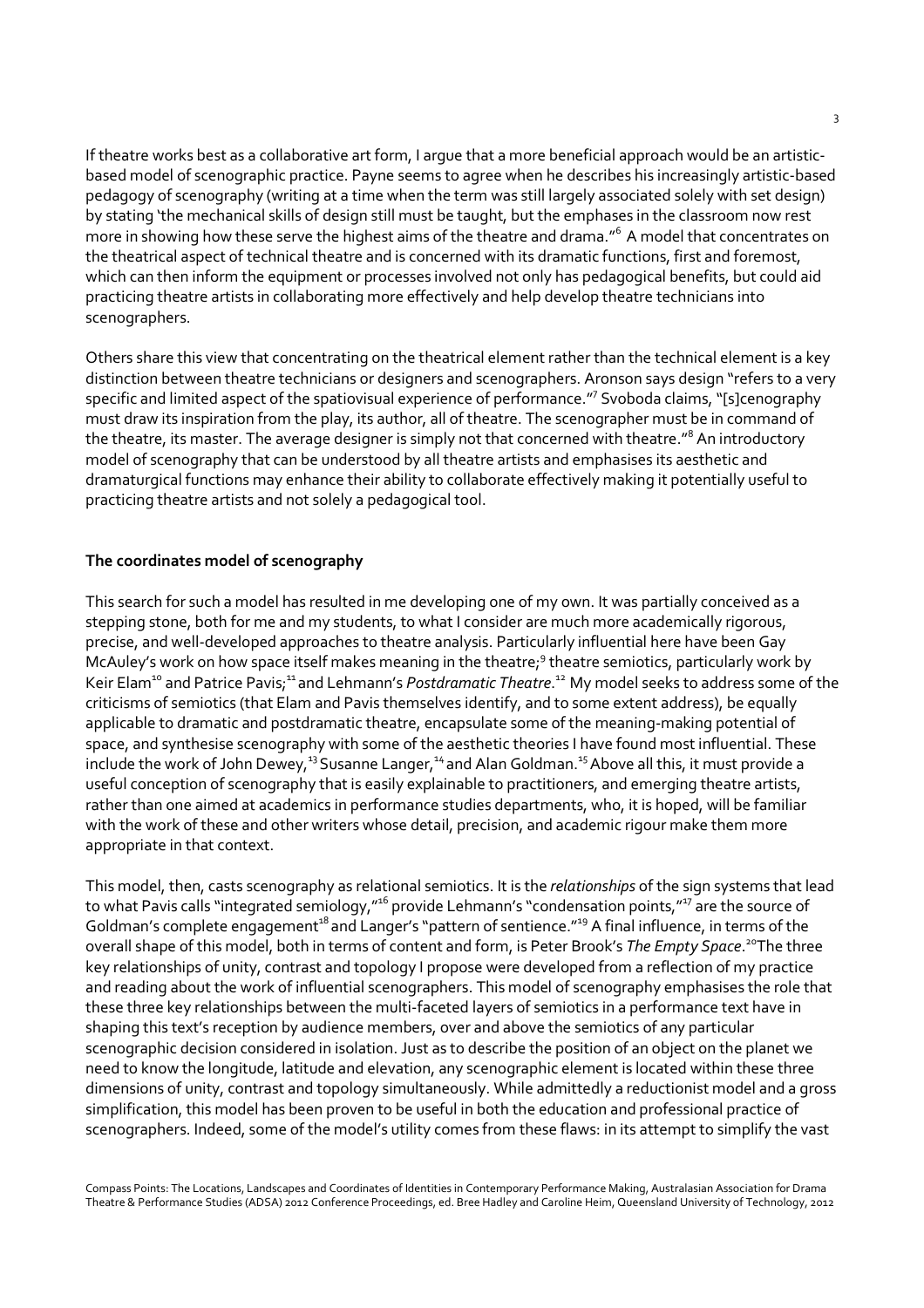array of scenographic techniques and theoretical approaches to the dimensions through which they operate dramaturgically, it is hoped that collaboration between different theatre artists is enhanced through a common non-technical language.

The work and theories of Appia, Craig and Svoboda have had the most lasting influence in helping me to articulate this model of how scenographers can create dramatic meaning and thus engage an audience. Appia<sup>21</sup> seemed to me to be searching for unity. By drawing all of the elements together and using them to interpret and express the 'text' (which in his world of Wagnerian opera was the music), he sought to create a performance text where the various elements were part of a whole and not discrete elements in conflict with each other. Craig<sup>22</sup> too seemed to be arguing for integration of all of the elements into a unified whole. Like me, they seem to have been concerned with the problems that occur when the distinct art-forms that make up theatre do not inter-relate and how a theatrical work can be more engaging for an audience when these distinct art-forms are designed to be read in concert for their dramatic meaning, rather than meanings in their own fields. For example, a backdrop in theatre should not be valued as a painting in the gallery is, but for how it contributes to the dramatic meanings created by its interaction with all of the other elements of the production and the audience. This sense of unity is one dimension by which different scenographic decisions can create relational dramatic meanings.

The second dimension I believe scenographers (and other theatre artists) use to create relational dramatic meanings is contrast. While implicitly understanding this in both theory and practice it was not until reading William Ball's example of an anachronistic prop (related in Payne)<sup>23</sup> that I understood it explicitly. While Ball's point was described in terms of unity and the dangers of breaking this once established, I could see that when used for effect inserting such an incongruous element would immediately grab the attention of the audience and, if appropriate, highlight that scenographic choice as a sign-post of important dramatic meaning. Symbols, comments on sub-textual layers of meaning, distinct changes from the production's orthodoxy, and other forms of dramatic meaning are often created in this way. How strongly a scenographic choice contrasts from a production's unifying elements is the second dimension of creating relational dramatic meaning.

On first glance, unity and contrast may appear to be just the flip side of each other, but they are not. Dramaturgically, unity serves to establish the conventions of the performance text, laying out the limits of what is to be explored and the production's internal logic (or lack thereof). Contrast is a relationship scenographers and other theatre artists use to identify departures from these conventions and/or variations within the limits established. Often, the difference is in the sign system chosen. For example, a production set in a particular period, will usually use this period as a unifying relationship (the sets, props, and costumes will largely conform to this period, and this conformity will create meaning for the audience), but the costume designer may use contrasting materials, colours, and patterns of dress to signify the characters' different social statuses, for example. Ball's example of an anachronistic prop would be highly contrasting in this circumstance because it breaks the convention and unless used precisely (that is it should also be highly significant for the audience), could disturb the spatial and temporal relationships of the production, which is precisely the third dimension of this model: topology.

Although many scenographers and scenographic theorists understand that their influence involves manipulating issues of space and time, one of the most eloquent in both theory and practice for me is Josef Svoboda. Svoboda's concept is usually translated into English as "polyscenic-ness" <sup>24</sup> harnessing the potential of a stage space to represent multiple places over multiple times. I have borrowed the term 'topology' from mathematics where it is regarded as the study of continuous distortions of space over time that do not result in breaking or tearing. In terms of scenography this distortion of space and time has two aspects: the internal and external topology of a production. Internal topology relates to any distortions of space and time contained within the fictional world being presented; external topology is the distortion of space and time between the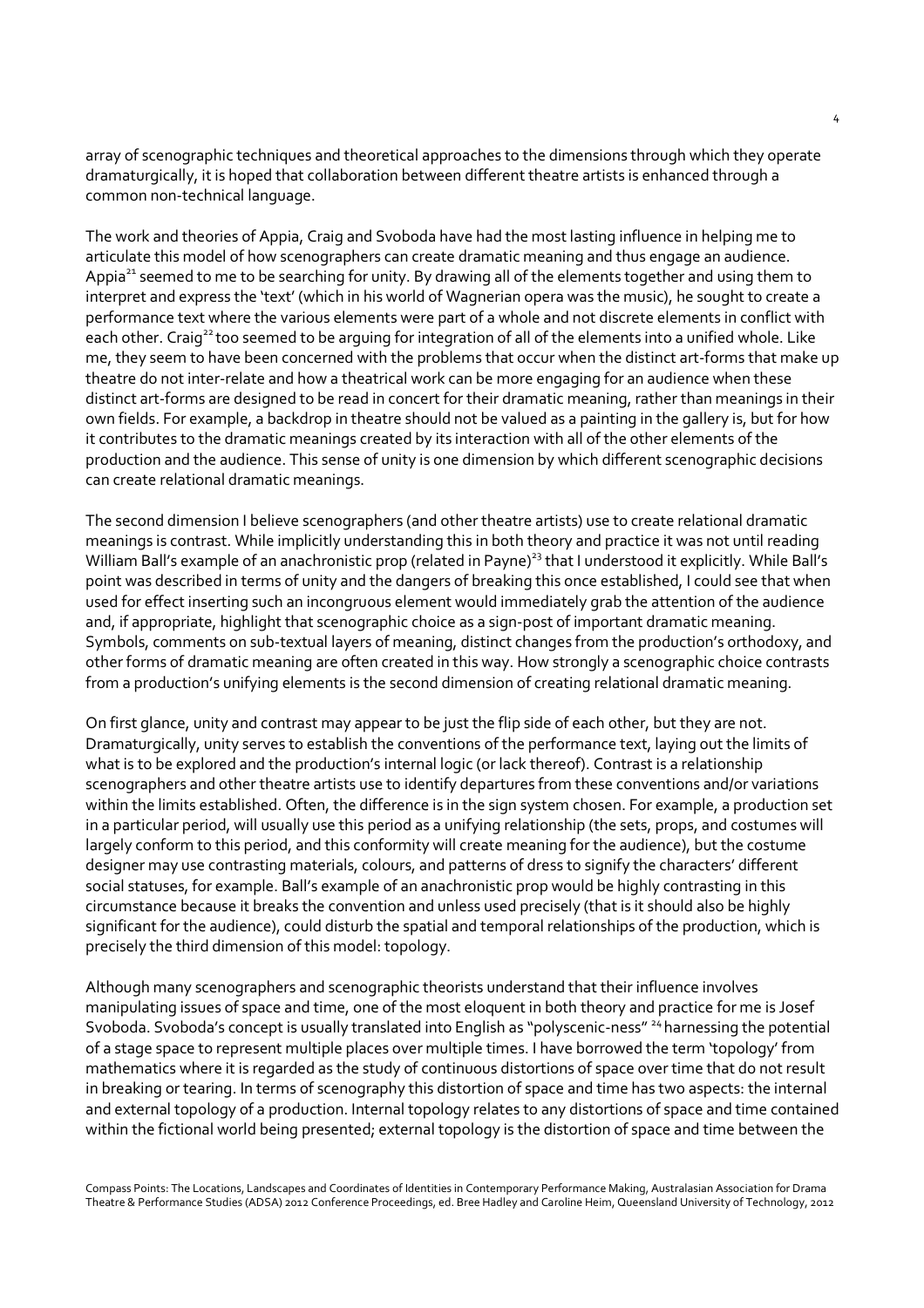audience's world and the fictional world. This, I am fully aware, reduces McAuley's very useful taxonomy of spatial function in the theatre to two categories, despite her well-reasoned advice that there needs to be at least three.<sup>25</sup> In my defence, this model was designed to be simplistic and a generalisation in order to start conversations and thought, leading to more detailed analysis and other problematisations later. In our context, as opposed to mathematics, what represents breaking or tearing is the production losing control of whether or not they can engage an audience. For example, in a realistic play the external topology is represented by the audience's willing suspension of disbelief that enables them to be engaged with the fictional world as real. If, through a comedy of scenographic errors, the fireplace façade unintentionally falls apart revealing all its theatricality, members of the audience may find it impossible to remain engaged in the desired way: the external topology has been distorted so much it has been torn. Of course, such a device may be fully intended in a self-referential farce or epic styles to amuse or alienate the audience and thus demonstrate their continued control of audience engagement.

Unity, contrast and topology are for me the three dimensions of scenographic possibility. I see each as a spectrum: from full to an absence of unity, contrast or distortion of space and time. Scenographic possibility exists within this three-dimensional space: each scenographic decision has a certain potential to unify, contrast and to distort the spatial and temporal relationships of the elements of the production at the same time. For example, the choice of a particular period in a realistic style serves to unify a lot of scenographic elements by this period (that is it should be significant: the choice of that specific time should mean something to an audience); limits the extent to which contrast can be used (a production set in a specific time period may use sets, costumes and props that appear to be manufactured before this period to signify the extent to which things are run-down, or old-fashioned, for example, but, unless seeking to break the realistic style for dramatic purposes, should not use sets, costumes, or props that appear to be manufactured after that time period); and implies the external topological distance that scenographers will seek to negotiate (that is how do we 'transport' the audience of the production from the real period in which it is being produced to the time period in which it is set. This often leads scenographers to, for example, choose props with iconic designs from this period, even if these are outside of what those characters would 'actually' own because of their lack of wealth or interest to keep up with the times.). Importantly the choice of time period in this example operates along all three of these dimensions at once, and can only be precisely located in this model of scenographic meaning-making by knowing all three coordinates. Further, it is the relationship any scenographic decision has with every other scenographic decision (each one of which can only be located by knowing all three of their coordinates as well) that shapes an audience's attendance to specific aspects of the overwhelming and dynamic nature of the vast array of the performance text's components at any time. In other words, (and to repeat myself and run the risk of protesting too much) this model is intentionally deceptively simple, allowing it to be problematised as people grow more familiar with it.

## The Model's Utility

In further defence of the model's simplicity and over-generalisation of much seminal work in the fields of performance analysis, scenography, and aesthetics, it is precisely this simplicity that has rendered it useful in a wide variety of contexts. It has been helpful in describing various theatrical styles; enhancing my ability to talk about and practice scenography; and to emphasise the theatrical inherent in technical theatre in my teaching to many different sets of students.

In this model different theatrical styles can be defined in terms of being restricted to specific parts of this three-dimensional space. For example, naturalistic styles can be seen as constricted to that space represented by the highly unified (everything must belong to the real world being portrayed); low contrast (scenographic distinctions must be made subtly and must be confined by the strong unity); and a strong divide between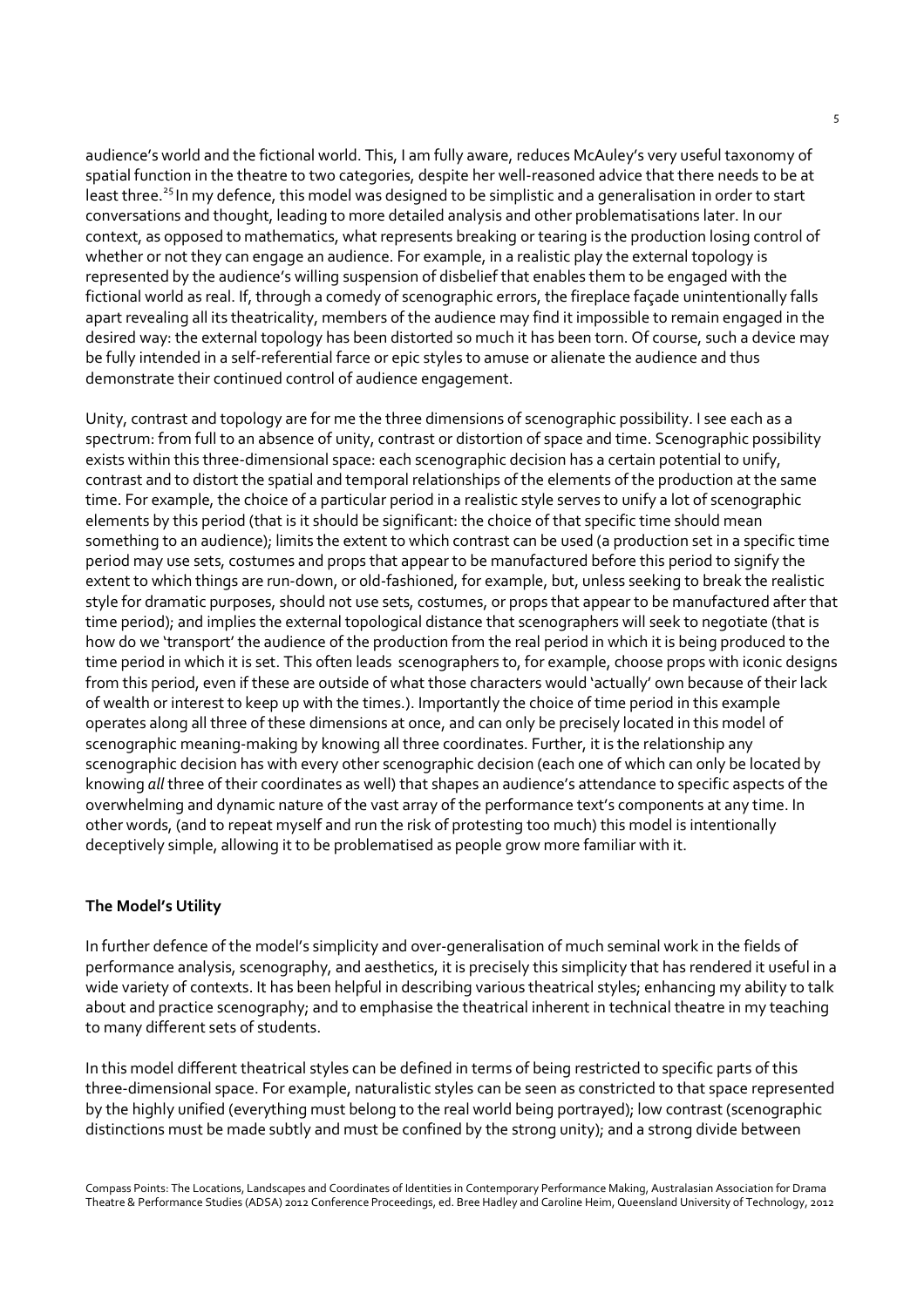external and internal topology (the fourth wall), with the internal topology brooking no distortions (the fictional world presented usually contains only one space with events occurring over 'real' time). This application of the model has been useful for students at USQ by reciprocally developing their understanding of different theatrical styles throughout history, and of how scenography creates meaning for audiences, and, most importantly, that the two things are related.

By using the framework and the language of this scenographic model, my own practice has been enhanced. This enhancement has occurred as a result of making explicit those things which had largely been driven by instinct before. This has had the dual effect of helping me diagnose scenographic issues on more than one occasion, and enabling me to communicate more effectively with the other artists collaborating on the production. I also believe my scenographic practice has become more engaging to audiences as my awareness of, and competency using, this model has grown. The most rewarding signs of the model's potential, though, have been discovered by using it as the basis of my pedagogical practice.

During the short period in which I have been able to share this model with students in various guises it has proven useful in a variety of contexts. I have found it instrumental in helping emerging scenographers transform their practice from instinctive to understanding their place in creating dramatic meanings; awakening an interest in and understanding of scenography amongst high school students and first year university students who have generally had very limited exposure to technical theatre; demonstrating to drama educators that the artistry of technical theatre is fundamentally the artistry of theatre as a whole and that they are therefore equipped to teach it even with limited resources or knowledge of equipment; and helping practicing scenographers understand their instincts and find new ways of sharing their knowledge. By rendering our scenographic decisions able to be described by three coordinates that can be defined in a nontechnical, artistic language, it seems there is potential for us to collaborate more effectively with theatre artists outside of our own specialisation, enabling us to find each other when we get lost.

### **NOTES**

- <sup>1</sup>Hans-Thies Lehmann, Postdramatic Theatre, trans. Kearen Jürs-Munby (London: Routledge, 2006) 93.
- <sup>2</sup> Joslin McKinney and Philip Butterworth, The Cambridge Introduction to Scenography, Cambridge Introductions to Literature (Cambridge: Cambridge University Press, 2009) 4.
- <sup>3</sup> Christopher Baugh, Theatre, Performance and Technology : The Development of Scenography in the Twentieth Century, Theatre and Performance Practices (New York: Palgrave Macmillan, 2005) 214.
- 4 Arnold Aronson, Looking into the Abyss: Essays on Scenography (Ann Arbor: The University of Michigan Press, 2005) 7.
- <sup>5</sup> Firman Brown, "A Rededication to the Great Profession of Teaching," Design for Arts in Education 92.4 (1991).
- 6 Darwin Reid Payne, Scenographic Imagination, 3rd ed. (Carbondale: Southern Illinois University Press, 1993).
- <sup>7</sup> Aronson 7.
- <sup>8</sup> Jarka Burian, <u>The Scenography of Josef Svoboda</u>, 1st ed. (Middletown, Conn.,: Wesleyan University Press, 1971) 20.
- <sup>9</sup> Gay McAuley, Space in Performance: Making Meaning in the Theatre (Ann Arbor: The University of Michigan Press, 1999).

<sup>10</sup> Keir Elam, The Semiotics of Theatre and Drama, 2nd ed. (London: Routledge, 2002).

<sup>11</sup> Patrice Pavis, Analyzing Performance: Theater, Dance, and Film, trans. D. Williams (Ann Arbor: The University of Michigan Press, 2003) 311-319.

- <sup>12</sup> Lehmann.
- <sup>13</sup> John Dewey, Art as Experience (New York: Capricorn Books, 1959).
- <sup>14</sup> Susanne Langer, Feeling and Form: A Theory of Art (New York: Charles Scribner's Sons, 1953).
- <sup>15</sup> See Alan Goldman, 'The Aesthetic', in Dominic Lopes and Berys Gaut, ed., The Routledge Companion to Aesthetics (London: Routledge, 2001) 181-192 and 'Evaluating Art', in Peter Kivy, ed., The Blackwell Guide to Aesthetics (Malden, MA: Blackwell,
	- 2004) 93-108.

 $16$  Pavis 314.

- <sup>17</sup> Lehmann 93.
- <sup>18</sup> Goldman, in Kivy, 101.
- $19$  Langer 31.